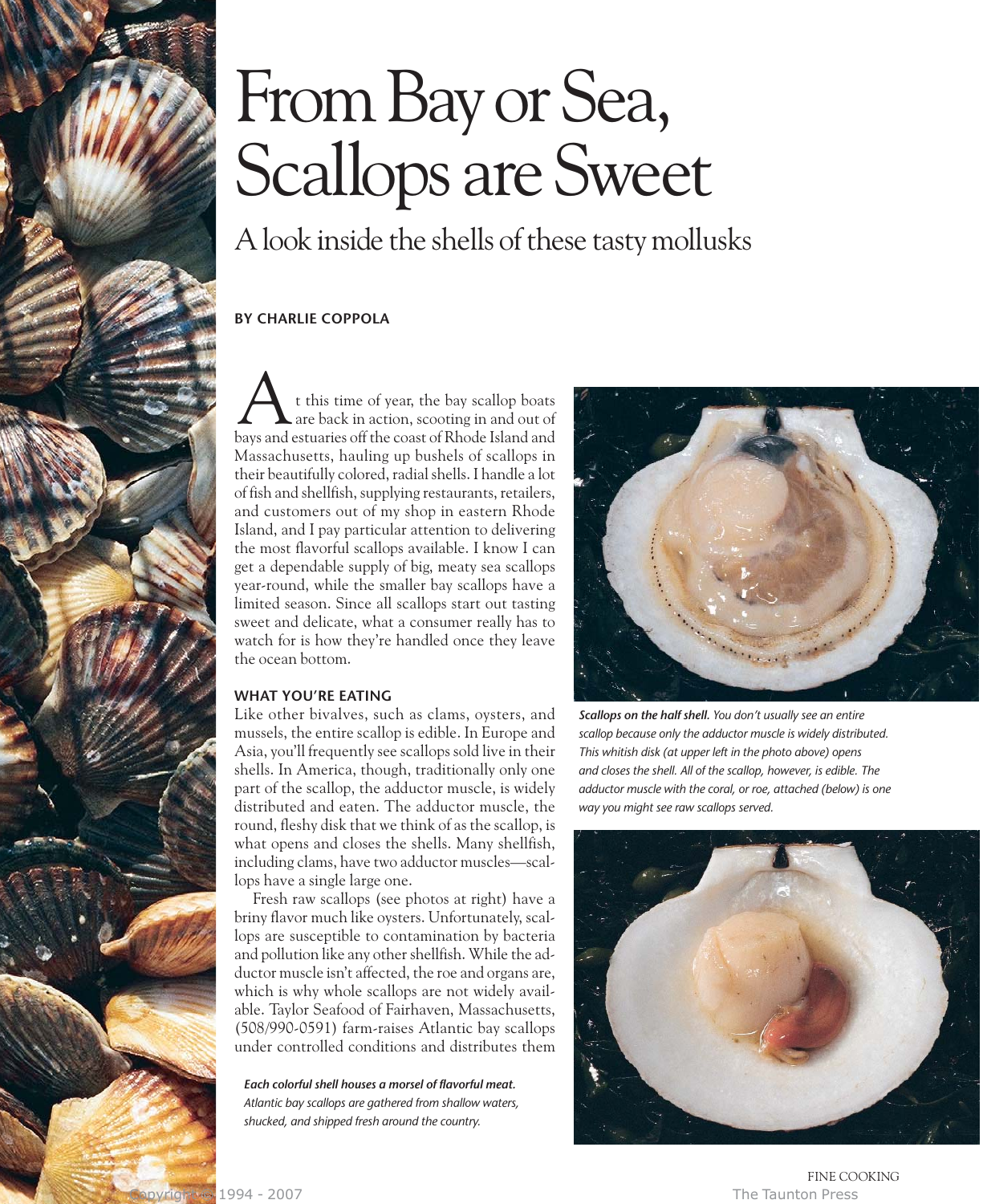

*Treated with STP Untreated (dry)*

fresh in the shells. Ask at your fish store if they can track some down for you. Also, Asian markets often carry frozen scallops, both whole in the shell and just the meat with the crescent-shaped orange roe attached on the half shell.

## **THREE TYPES WIDELY AVAILABLE**

Although hundreds of different species of scallops exist in our oceans worldwide, only a few of these species are harvested commercially on a large scale. The three you're most likely to find at a fish market are Atlantic sea scallops, Atlantic bay scallops, and calicos.

**Sea scallops—**Atlantic sea scallops are the largest of the scallops sold in the United States. The meat ranges in size from the diameter of a quarter to that of a silver dollar, with as few as five pieces per pound and as many as 35 pieces. These scallops make their home from the Gulf of St. Lawrence in Quebec to North Carolina. They're harvested in the wild by boats pulling large metal bags weighted down with a heavy metal bar along the bottom that scrape up the scallops from the ocean floor.

Sea scallops are usually shucked at sea and brought to port packed in muslin bags surrounded by ice. Some companies freeze scallops right on the boats. This can result in a superior product to fresh scallops, but more on that later. Since sea scallops are harvested year-round, you shouldn't have a problem getting them fresh at your fish store.

**Bay scallops—**The Atlantic bay scallop, the most succulent scallop of all, resides in shallow waters from Nova Scotia to Florida. These delicate, small scallops are not as plentiful as sea scallops, and both state and local agencies regulate the local scallop season to make sure bay scallops are not over-harvested. The season runs from fall until spring; harvesting is halted during the summer while the scallops spawn.

Bay scallops are shucked when the boats return from fishing, packed in gallon containers, and then usually shipped off fresh and untreated. They're not



always available, so if you see bay scallops, buy them—they're a real treat.

**Calicos—**Calico scallops live in waters off the southeastern United States. They're very small (while there's 70 to 90 shucked bay scallops per pound, it takes 150 to 200 calico scallops to make a pound). Calicos aren't as flavorful as Atlantic bay scallops, but they're generally available year-round and cost less than sea or bay scallops.

Calicos are stored live in their shell on the boat decks until the boat reaches dock, where the scallops are unloaded into processing facilities. To be competitively priced, calicos are briefly steamed to open their shells and then shucked mechanically.

### **WHAT HAPPENS TO SCALLOPS BETWEEN THE OCEAN AND YOUR REFRIGERATOR**

Some companies flash-freeze sea scallops right on the boats. Freezing the scallops at sea or freezing them in port soon after harvesting stops bacterial breakdown in the meat. Scallops that aren't frozen right away may stay on the boat for days before being dropped off at port. Shipping them off to distributors might take another day or two. So beware—they may not be fresh at all by the time they get to you (scallops past their prime will look extremely limp). Sea scallops that are individually quick-frozen are superior to unfrozen scallops, and this is usually reflected in a higher selling price.

When sea scallops are taken out of their shells, they usually contain between 75% and 79% water. Once shucked, however, they gradually lose moisture. Many processors treat sea scallops by soaking them in sodium tripolyphosphates (STP) to replenish the water that's already dripped out and to help prevent further moisture loss. STP also retards the growth of bacteria and removes any "fishy" odor. The problem is that soaking scallops is often abused, and sea scallops are pumped with water which the consumer ends up paying for. The Food & Drug Administration has instituted a labeling *Chemical prevents moisture loss but adversely affects flavor and texture. Scallops treated with sodium tripolyphosphate (left) are white, limp, stay separate, and have no odor. More flavorful untreated scallops, called "dry" scallops (right), have an ivoryyellow color, are very firm, tend to stick together, and have a slight sulfur odor.*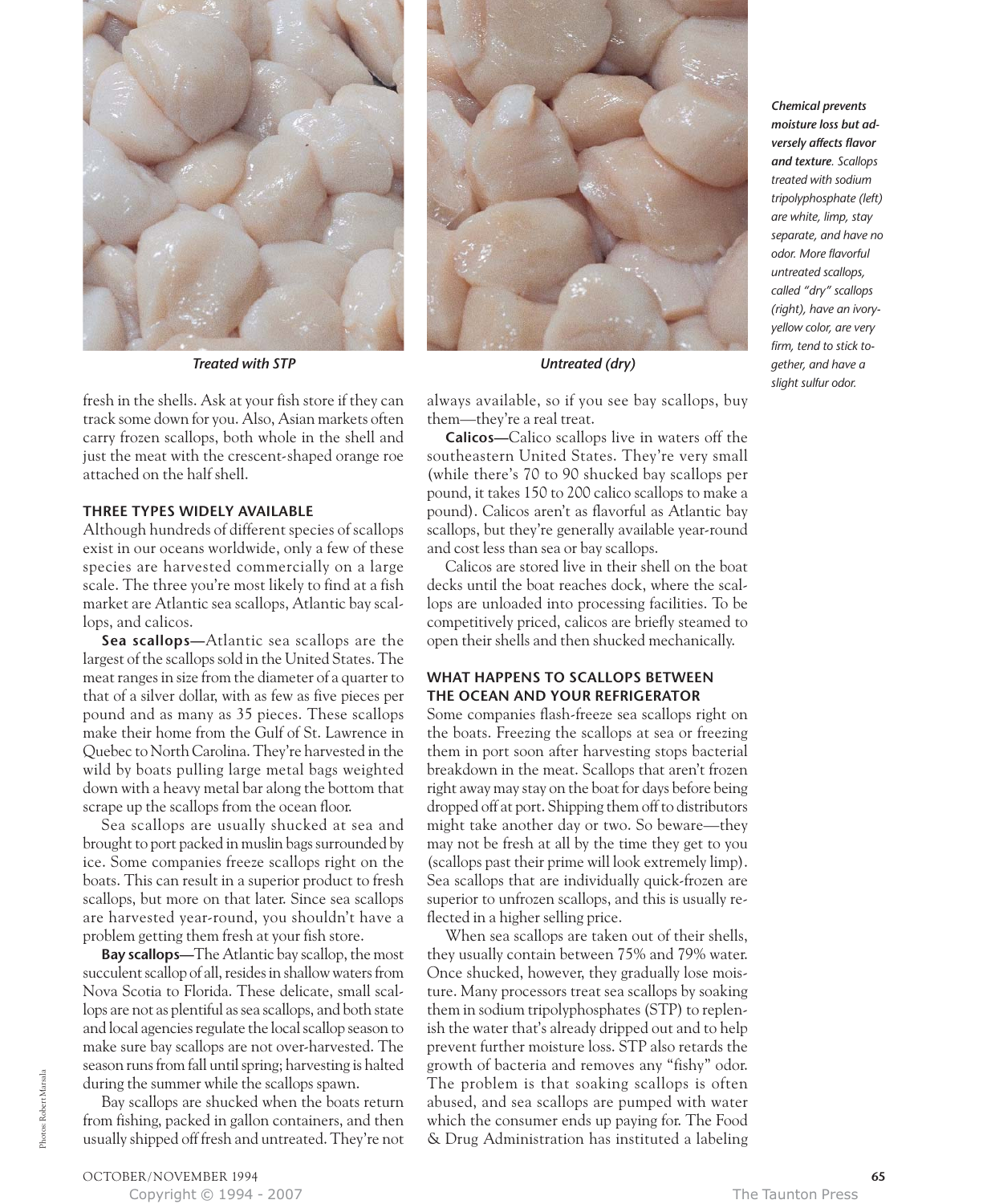program so that any scallops with more than 79.9% water must be labeled as "water added."

Not only are you paying for water when you buy scallops treated with STP, but you're also getting something that doesn't taste as good as untreated scallops. Treated scallops have none of that fresh ocean flavor that "dry" (unsoaked) scallops have; rather, they have a chemical-like flavor or no flavor at all. Soaked scallops don't cook well, either. The trapped water flows out into the frying pan, causing the scallops to steam rather than sauté. It's impossible to get them to caramelize. You can pick out dry scallops because they're creamy ivory to orange in color, sticky, with a slightly sulfury smell (see photo on p. 65). STP-soaked scallops are uniformly white, they don't clump together, and they have very little odor.

### **ONCE YOU GET SCALLOPS HOME**

As with any seafood, I don't recommend freezing scallops at home. Ice crystals tear cell walls and the scallops lose a great deal of water when defrosted. The one exception I would make is freezing bay scallops since they have a limited season and aren't readily available commercially quickfrozen. If you do freeze scallops at home, spread them out in a single layer on a plate or baking sheet and put them in the freezer. Once frozen, transfer them to a plastic bag and remove as much air as possible to reduce freezer burn.

Before you cook scallops, inspect them for seaweed, bits of shell, and sand. Pick off the shells and seaweed by hand. If your scallops have any sand on them, quickly rinse them in cold water and pat them dry with a paper towel. Otherwise don't wash scallops or they'll absorb water. Some scallops may still have a small, white tab attached to them that becomes chewy when cooked. If the chewiness bothers you, pull them off. I usually leave them on.

Cooking scallops, or any other seafood, requires you to keep in mind one basic principle—do not overcook them. Scallops take very little time to cook. Try picking scallops of uniform size so they cook evenly. When pan-frying or sautéing, wait until the oil is very hot before putting in the scallops so that the heat sears in the natural juices. Finally, to eat them at their juiciest, serve cooked scallops immediately.

*Charlie Coppola is as likely to be sending monkfish to Korea as to be dry-packing bay scallops to area restaurants. Coppola studied seafood business management, worked at Dean & DeLuca, and fished off of Long Island before becoming a partner in Manchester Seafood in Tiverton, Rhode Island.*

# Two great scallop dishes

# **BY JOHANNE KILLEEN & GEORGE GERMON**

**Scallops, when properly cooked, have a juicy, rich texture that's just incredible. When overcooked, they're like rubber. Scallops cook extremely quickly, especially the small bay scallops, so the trick is to take them off the heat just as they lose their translucence.** 

**When you sear scallops in a skillet (as in the first recipe), keep an eye on the sides of the scallops and take them off when they begin to turn opaque. In the second recipe, the scallops are never really over the heat—they cook off the stove in the stock.** 



*Simple elements come together in a succulent dish. Creamy, boiled new potatoes and a piquant green sauce accompany quickseared sea scallops.*

#### *SALT-SEARED SEA SCALLOPS WITH BOILED POTATOES & GREEN SAUCE*

Cooking these scallops on top of coarse salt keeps them from sticking to the skillet without having to use oil, and it leaves the scallops pleasantly salty. Be sure not to salt the potatoes to preserve the balance of flavors. You'll have plenty of the green sauce left over—enjoy it with grilled or roasted fish, or roasted chicken. It will keep for three days. *Serves two as a main course or four as a light appetizer.*